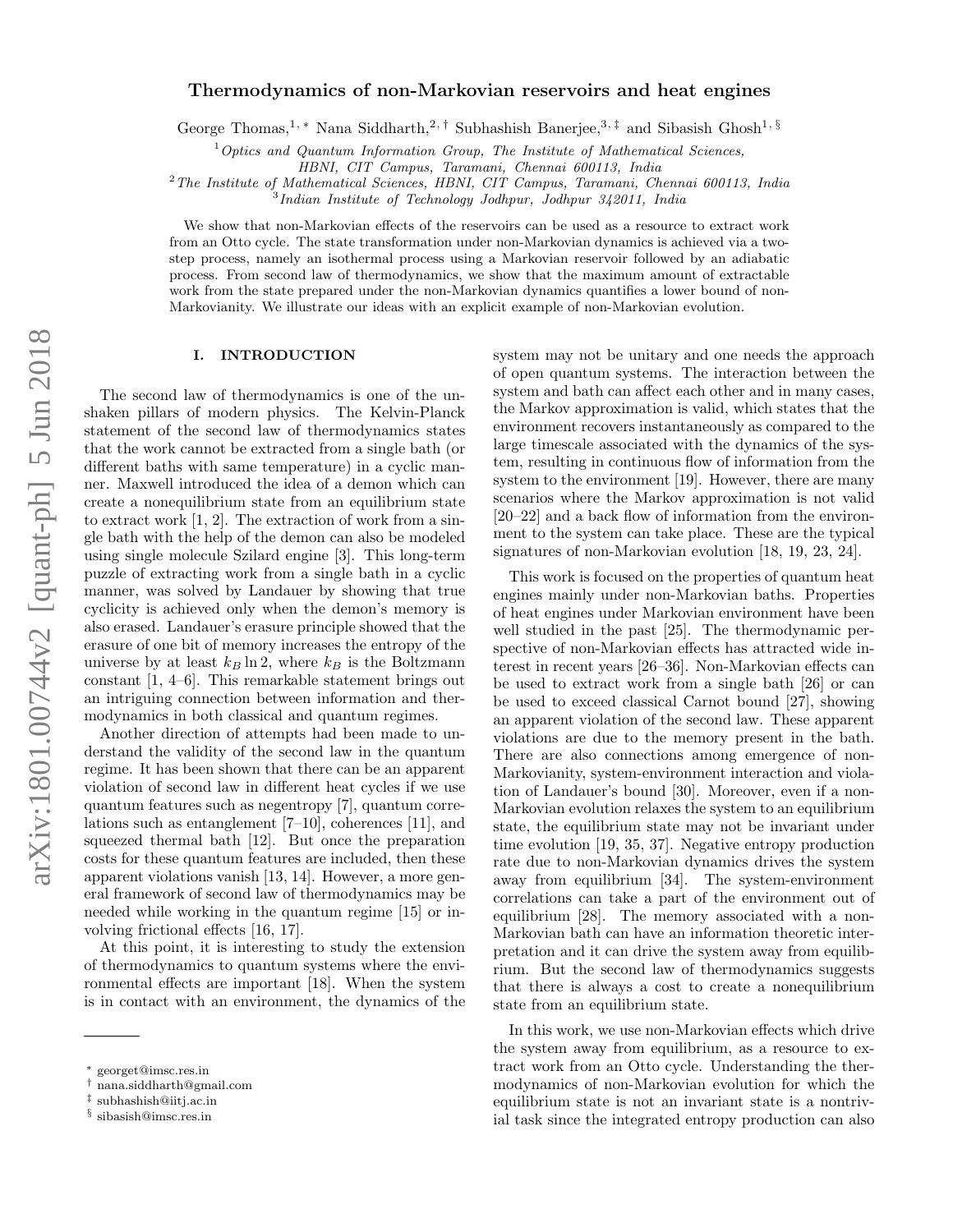be negative [35]. For such an evolution, we estimate the minimum thermodynamic cost for the non-Markovianity. By accounting the minimum cost for non-Markovian effects, the Otto cycle becomes equivalent to a Carnot cycle. Different models of quantum Otto cycle have been studied widely in recent years [12, 27, 38–44]. Otto cycle is generally an irreversible cycle with efficiency less than the Carnot value. The main source of irreversibility is due to the temperature difference between the system and the bath during the thermalization processes. If the temperature gradient approaches zero in the starting of a thermalization process, then the efficiency approaches Carnot value while the work output goes to zero. On the other hand, we show that using specific non-Markovian dynamics, one can extract nonzero work without irreversible entropy production in thermalization process. In this case, the maximum achievable efficiency is Carnot efficiency. Moreover, this work extraction is a finite-time process and hence it has a finite power output. But the bath correlations may not vanish in a finite-time, even though the system comes back to its initial state after each cycle.

The paper is organized as follows: In Section II, we introduce the four-staged Otto cycle. In Section III, we discuss heat and work in terms of relative entropies and further show that work can be extracted even when the temperatures of the non-Markovian baths are equal. We solve this apparent contradiction (with Kelvin-Planck statement of second law) by redefining the heat exchanged between the system and the baths. We illustrate these ideas with an example of a non-Markovian dynamics in Section IV. Section V is devoted to conclusions and future directions.

### II. MODEL

The conventional classical Otto cycle consists of two isochoric (constant volume) processes and two adiabatic processes and the working medium is taken to be an ideal gas. Heat is exchanged with the baths during the isochoric processes and work is done during the adiabatic processes. In the quantum model of an Otto cycle, the working medium is a quantum system, say a spin- $1/2$ system [38, 39]. Analogously to constant volume process in a classical Otto engine, for a two-level system, the energy-level spacing is fixed during the quantum isochoric process. During the isochoric process, the system is connected to a reservoir and hence we need the approach of open quantum system to study the evolution of the system. Depending on the nature of the reservoir, the evolution can be Markovian or non-Markovian. In this section, we discuss a general framework of a four-staged Otto cycle irrespective of Markovian or non-Markovian reservoirs. Further, in Section III, we study the implications of using non-Markovian reservoirs in a four-staged Otto cycle and illustrate these ideas with an explicit example of non-Markovian evolution in Section IV. Fig. 1

pictorially represents four stages of an Otto cycle, with a spin-1/2 system as the working medium.

Let us consider a two-level system with energy eigenvalues  $\omega/2$  and  $-\omega/2$ . If the density matrix of the system is a thermal state corresponding to a temperature  $T$ , then the canonical probability for the system being in excited state is  $P = 1/[1 + \exp((\omega/T))]$  with ground state probability  $1 - P$ , where we set Boltzmann constant  $k_B = 1$ . The mean energy of the system is  $(2P-1)\omega/2 = -(\omega/2) \tanh (\omega/2T)$ . In general, for a twolevel system, when the density matrix is diagonal in the eigenbasis of the Hamiltonian, an effective temperature can be defined such that the probability distributions are canonical.



FIG. 1. A schematic representation of the quantum Otto cycle. In Stages 1 and 3, the system is in contact with the hot and the cold reservoir, respectively. The reservoirs can be Markovian or non-Markovian. See the main text for details about the symbols used.

Let us briefly review a four staged quantum Otto cycle [38–40, 42].

• Stage 1: Consider a spin-1/2 system, prepared in a density matrix  $\rho_c$ , diagonal in the eigenbasis of the Hamiltonian  $H_1 = (\omega_h/2)\sigma_z$ , where  $\omega_h = \gamma_0 B$  and  $\sigma_z$  is the Pauli matrix. Here  $\gamma_0$  is a constant and  $B$  is the constant magnetic field applied in the  $z$ direction on the system. In this stage, the system is attached to a hot bath of temperature  $T_h$  for a time  $\tau_1$ . The final state of the system is  $\rho_h$ , which is diagonal in the eigenbasis of  $H_1$ . The effective temperature of the system at the end of the process is  $T'_{h}$  =  $-\omega_h/(2\tanh^{-1}\langle \sigma_z\rangle_h)$ , where  $\langle \sigma_z\rangle_h = \text{Tr}[\sigma_z\rho_h]$ , i.e.,  $\rho_h = \exp(-H_1/T'_h)/\text{Tr}[\exp(-H_1/T'_h)]$ . The heat absorbed from the hot bath is  $Q_h = \text{Tr}[H_1(\rho_h-\rho_c)].$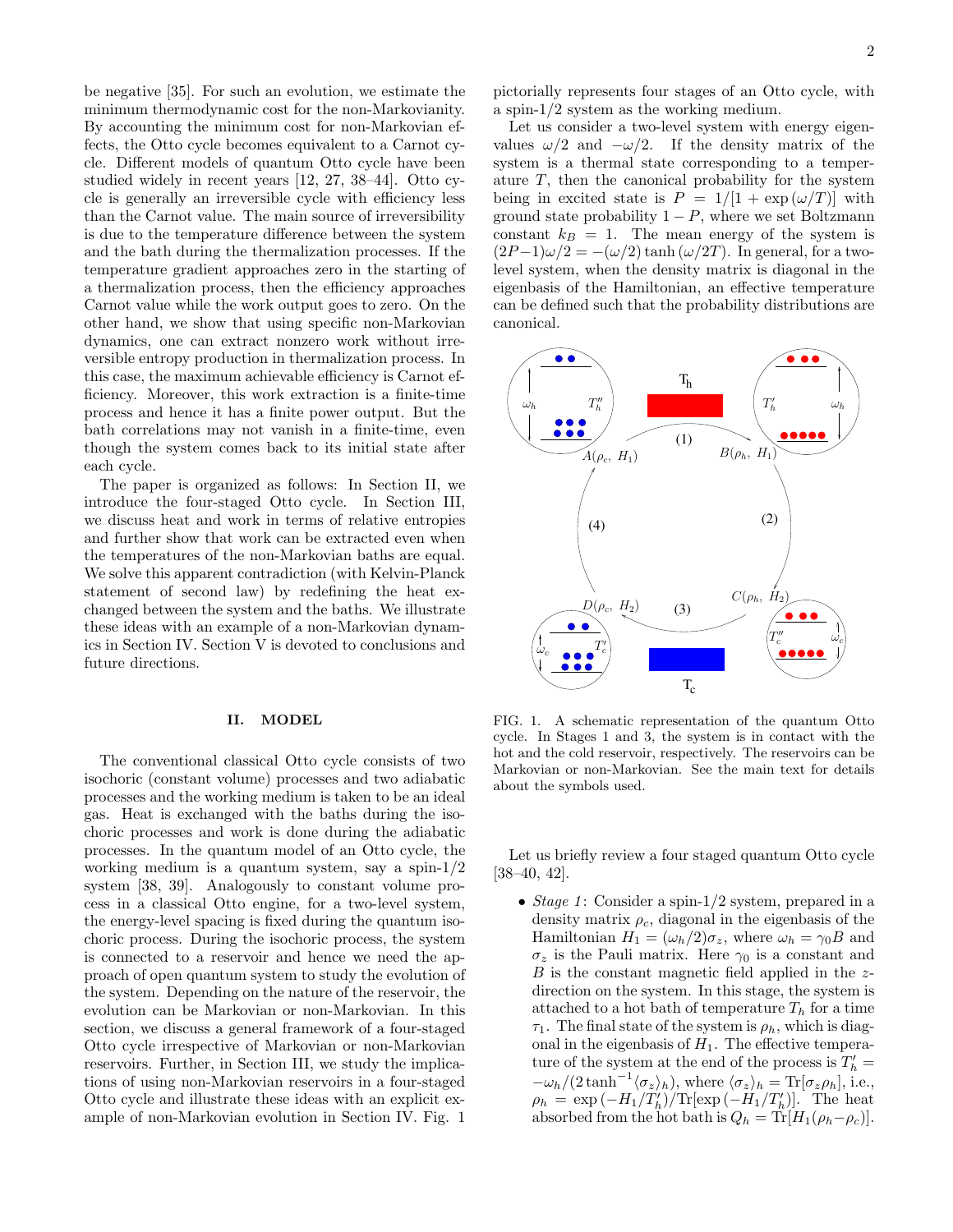- Stage 2: The system is then decoupled from the bath. The magnetic field is varied from  $\omega_h$  to  $\omega_c$ adiabatically such that the final Hamiltonian at the end of Stage 2 is  $H_2 = (\omega_c/2)\sigma_z$ , while the initial Hamiltonian was  $H_1 = (\omega_h/2)\sigma_z$  ( $\omega_c < \omega_h$ ). The density matrix  $(\rho_h)$  of the system remains unchanged throughout this process. The work done in this process is equal to the change in mean energy  $W_1 = \text{Tr}[\rho_h (H_1 - H_2)]$ . Due to work done by the system, the temperature of the system changes; at the end of this process it becomes  $T''_c = T'_h \omega_c / \omega_h$ .
- Stage  $3$ : The system is then attached to the cold bath at temperature  $T_c$ , for a time  $\tau_2$ . The Hamiltonian is fixed at  $H_2$  during the process. After a time  $\tau_2$ , the system attains a state  $\rho_c$  characterized by a temperature  $T_c' = -\omega_c/(2\tanh^{-1}\langle \sigma_z \rangle_c)$ , where  $\langle \sigma_z \rangle_c = \text{Tr}[\sigma_z \rho_c]$ , in other words,  $\rho_c =$  $\exp{(-H_2/T_c')}/\text{Tr}[\exp{(-H_2/T_c'}]$ )]. The heat rejected to the cold bath in this case is  $Q_c =$  $\text{Tr}[H_2(\rho_c - \rho_h)].$
- Stage  $\downarrow$ : The system is detached from the cold bath and Hamiltonian is changed adiabatically from  $H_2$ to  $H_1$ , keeping the density matrix  $(\rho_c)$  unchanged. The work done in this process is  $W_2 = Tr[\rho_c(H_2 (H_1)$ . The temperature of the system at the end of the adiabatic process is given by  $T''_h = T'_c \omega_h / \omega_c$ .

In principle, the Stages 2 and 4 can be achieved instantaneously since  $\langle \sigma_z \rangle_h$  and  $\langle \sigma_z \rangle_c$  are constants of motion in the respective stages [45]. In Stage 1 and Stage 3, the respective asymptotic state is an equilibrium state, i.e.,  $\lim_{\tau_1 \to \infty} T'_h = T_h$  and  $\lim_{\tau_2 \to \infty} T'_c = T_c$ . The amount of heat that the system absorbed from the hot bath after a finite time  $\tau_1$  is given by

$$
Q_h = \frac{\omega_h}{2} \left( \tanh\left[\frac{\omega_c}{2T_c'}\right] - \tanh\left[\frac{\omega_h}{2T_h'}\right] \right). \tag{1}
$$

Similarly, the amount of heat rejected to the cold bath in a finite time  $\tau_2$  is given as

$$
Q_c = -\frac{\omega_c}{2} \left( \tanh\left[\frac{\omega_c}{2T_c'}\right] - \tanh\left[\frac{\omega_h}{2T_h'}\right] \right). \tag{2}
$$

The work done by the system is  $W = W_1 + W_2 = Q_h + Q_c$ . Hence, we have

$$
W = \frac{(\omega_h - \omega_c)}{2} \left( \tanh\left[\frac{\omega_c}{2T_c'}\right] - \tanh\left[\frac{\omega_h}{2T_h'}\right] \right). \tag{3}
$$

The eigenvalues of the Hamiltonian  $H_1$  and  $H_2$  are  $(\omega_h/2, -\omega_h/2)$  and  $(\omega_c/2, -\omega_c/2)$ , respectively. Therefore, the canonical probabilities for the system being in excited state at the end of Stage 1 and Stage 3 are  $P_h = 1/(1 + \exp[\omega_h/T_h'])$  and  $P_c = 1/(1 + \exp[\omega_c/T_c'])$ , respectively. The Eq. (3) can be rewritten in terms of the excited state probabilities as

$$
W = (\omega_h - \omega_c) \left( \frac{1}{1 + e^{\omega_h/T_h'}} - \frac{1}{1 + e^{\omega_c/T_c'}} \right). \tag{4}
$$

For a machine to work as an engine, the working medium has to absorb heat from the hot reservoir, and a part of it has to be converted to useful work by the system, and the remaining heat has to be rejected to the cold reservoir. Hence, we should have  $W > 0$ ,  $Q_h > 0$ and  $Q_c < 0$ . This implies

$$
\frac{\omega_c}{T_c'} \ge \frac{\omega_h}{T_h'}.\tag{5}
$$

Therefore, the efficiency of the system is

$$
\eta = \frac{W}{Q_h} = 1 - \frac{\omega_c}{\omega_h} \le 1 - \frac{T_c'}{T_h'}.
$$
 (6)

When we use Markovian dynamics in Stage 1 and Stage 3, to satisfy Eq. (5), we should have  $T_h > T_c$ . Let us try to explain it. In order to absorb heat from the hot bath, the initial temperature of the system  $T''_h$  in Stage 1 must satisfy  $T''_h < T'_h$ . Similarly, to reject heat to the cold bath we should have  $T''_c > T'_c$ . Depending upon Markovian and non-Markovian reservoirs, the effective temperatures of the system at a given time of the evolution may differ. For a Markovian reservoir, the temperature of the system monotonically approaches the bath temperature, therefore we have  $T''_h < T'_h < T_h$  and  $T''_c > T'_c > T_c$ . In other words, with Markovian reservoirs, the maximum and minimum effective temperature attainable for the system are  $T_h$  and  $T_c$ , respectively. Hence, we have  $T_c \leq T'_c \leq T'_h \leq T_h$ . Therefore, we have  $\eta \leq 1 - T_c'/T_h' \leq 1 - T_c/T_h$  (Carnot efficiency), establishing the consistency with the second law of thermodynamics. On the other hand, with non-Markovian effects, the temperature of the system can attain higher values than  $T_h$  during the hot bath contact and similarly, during the cold bath contact, the temperature of the system can fall below  $T_c$ . This is because the temperature of the system may not approach the temperature of the bath monotonically, and we can have a scenario  $T'_c \leq T_c \leq T_h \leq T'_h$ . Hence, the ratio of the effective temperatures decreases, giving the possibility for the system to attain an efficiency more than Carnot value. Next, we show that Eq. (5) is satisfied using non-Markovian reservoirs even when  $T_h = T_c$ .

## III. HEAT ENGINE WITH NON-MARKOVIAN RESERVOIRS

Let us consider an example where the system in state  $\rho(0)$  at time  $t = 0$  is attached to a bath of temperature T. After a time t, let the state of the system be  $\rho(t)$ . The Hamiltonian  $H$  of the system remains unchanged during the evolution. We consider the dynamics in such a way that the system asymptotically (in time) reaches the equilibrium state  $\rho^{\text{eq}}$ , corresponding to the bath temperature T:  $\rho^{\text{eq}} = \exp(-H/T)/\text{Tr}[\exp(-H/T)].$  The heat flow between the system and the bath is equal to the change in mean energy of the system. Therefore, the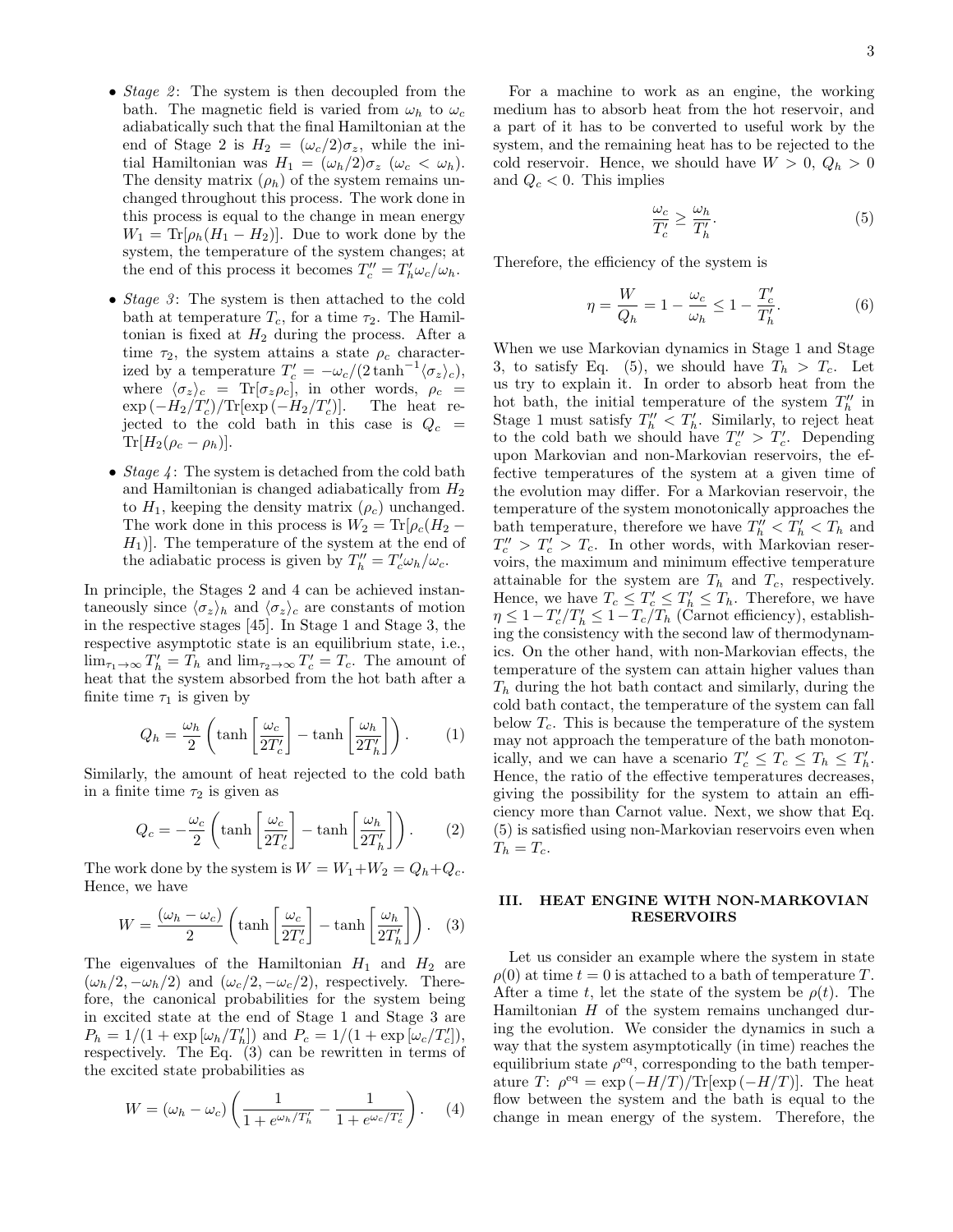heat exchanged between the system and the bath after a finite-time  $t$  is

$$
Q = \text{Tr}[\rho(t)H] - \text{Tr}[\rho(0)H] = -T \text{Tr}[\rho(t) \ln \rho^{\text{eq}}] + T \text{Tr}[\rho(0) \ln \rho^{\text{eq}}] = T[S(\rho(t)||\rho^{\text{eq}}) - S(\rho(0)||\rho^{\text{eq}})] + T(S_v[\rho(t)] - S_v[\rho(0)]),
$$
(7)

where the relative entropy is  $S(A||B) = -\text{Tr}[A \ln B]$  –  $S_v[A]$  and the von Neumann entropy is  $S_v[A]$  = −Tr[A ln A]. In general, in an isochoric process, the system may not be in equilibrium with the bath during the evolution, i.e.,  $\rho(0)$  and  $\rho(t)$  are nonequilibrium states in Eq. (7). If the final state is the equilibrium state  $(\rho(t) = \rho^{\text{eq}})$ , then the quantity  $S(\rho(t)||\rho^{\text{eq}}) + S_v[\rho(t)]$ becomes  $S_v[\rho^{\text{eq}}]$ . Suppose the dynamics of the system corresponds to a completely positive, trace preserving (CPTP) map  $\Phi_t$ , then for any two density matrices  $\rho_1$ and  $\rho_2$ , we have [46, 47]

$$
S(\Phi_t \rho_1 || \Phi_t \rho_2) \le S(\rho_1 || \rho_2). \tag{8}
$$

For a Markovian dynamics  $\Phi_t$ , we have (as  $\Phi_t \rho^{\text{eq}} = \rho^{\text{eq}}$ , for all  $t)$ 

$$
S(\Phi_t \rho(0) || \Phi_t \rho^{\text{eq}}) = S(\rho(t) || \rho^{\text{eq}}) \le S(\rho(0) || \rho^{\text{eq}}), \quad (9)
$$

a result that also follows from Spohn's theorem [48]. So we have  $S(\rho(t)||\rho^{eq}) - S(\rho(0)||\rho^{eq}) \equiv \Delta D < 0$  for any Markovian dynamics. But for a non-Markovian dynamics, for which  $\Phi_t \rho^{\text{eq}} \neq \rho^{\text{eq}}$ , we can have  $\Delta D > 0$ . Now, let us consider the cycle described in Section II. The heat exchanged between the system and the hot and cold baths (Stages 1 and 3), respectively, are

$$
Q_h = T_h[S(\rho_h || \rho_h^{\text{eq}}) - S(\rho_c || \rho_h^{\text{eq}})] + T_h \Delta S_v, \quad (10)
$$

$$
Q_c = T_c[S(\rho_c||\rho_c^{\text{eq}}) - S(\rho_h||\rho_c^{\text{eq}})] - T_c \Delta S_v, \quad (11)
$$

where  $\Delta S_v = S_v(\rho_h) - S_v(\rho_c)$ . Therefore, the work done is

$$
W = T_h[S(\rho_h || \rho_h^{\text{eq}}) - S(\rho_c || \rho_h^{\text{eq}})] + T_c[S(\rho_c || \rho_c^{\text{eq}}) - S(\rho_h || \rho_c^{\text{eq}})] + (T_h - T_c)[S_v(\rho_h) - S_v(\rho_c)].
$$
(12)

When  $T_h = T_c = T$ , we have

$$
W = T[S(\rho_h || \rho_h^{\text{eq}}) - S(\rho_c || \rho_h^{\text{eq}}) + S(\rho_c || \rho_c^{\text{eq}}) - S(\rho_h || \rho_c^{\text{eq}})].
$$
\n(13)

For Markovian dynamics, from Eq.  $(9)$ , we have  $W < 0$ , i.e., no work can be extracted when the temperatures of the baths are equal. This is because  $\Phi_t \rho_h^{\text{eq}} = \rho_h^{\text{eq}}$ and  $\Phi_t' \rho_c^{\text{eq}} = \rho_c^{\text{eq}}$ , where  $\Phi_t$  and  $\Phi_t'$  are the maps corresponds to the evolution of the system during Stage 1 and Stage 3, respectively. Therefore, from the properties of CPTP map, we have  $S(\rho_h || \rho_h^{\text{eq}}) - S(\rho_c || \rho_h^{\text{eq}}) < 0$ . Similarly, we also have  $S(\rho_c|| \rho_c^{\text{eq}}) - S(\rho_h || \rho_c^{\text{eq}}) < 0$  and hence the total work given in Eq. (13) becomes negative, or the sole effect of the cycle is that the net work is done on the system. On the other hand, considering a class of non-Markovian dynamics, for which the equilibrium state is not an invariant state, we have  $\Phi_t \rho_h^{\text{eq}} \neq \rho_h^{\text{eq}}$  and  $\Phi_t' \rho_c^{\text{eq}} \neq \rho_c^{\text{eq}}$ . Hence we can have  $S(\rho_h || \rho_h^{\text{eq}}) - S(\rho_c || \rho_h^{\text{eq}}) >$ 0 and  $S(\rho_c||\rho_c^{eq}) - S(\rho_h||\rho_c^{eq}) > 0$ . Therefore, for non-Markovian dynamics, we may get a positive work, implying an apparent violation of the second law. Below, we will argue that there is no violation of the second law of thermodynamics in our set up, once we define the actual amount of heat exchanged by non-Markovian heat baths by considering the cost for non-Markovianity.

To characterize non-Markovian effects, we further simplify this problem, by attaching the system, which is in a thermal state at temperature  $T_h$  ( $T_c$ ), to the hot (cold) bath at temperature  $T_h$  ( $T_c$ ) at the beginning of the thermalization process. In this case, the states do not evolve under Markovian dynamics as they are already in equilibrium with the baths. On the other hand, the system may evolve when coupled to a non-Markovian bath. Therefore, the heat exchanged between the system and the bath is solely due to the non-Markovian dynamics. In our model of the heat cycle, we can prepare the system in the equilibrium state, before attaching with the baths if we have  $\rho_c = \rho_h^{\text{eq}}$  (for attaching with the hot bath) and  $\rho_h = \rho_c^{\text{eq}}$  (for attaching with the cold bath). Then we can rewrite Eqs. (10-12) as,

$$
Q_h = T_h S(\rho_c^{eq} || \rho_h^{eq}) + T_h [S_v(\rho_c^{eq}) - S_v(\rho_h^{eq})], \quad (14)
$$
  
\n
$$
Q_c = T_c S(\rho_h^{eq} || \rho_c^{eq}) - T_c [S_v(\rho_c^{eq}) - S_v(\rho_h^{eq})], \quad (15)
$$

$$
Q_c = T_c S(\rho_h^{\text{eq}} || \rho_c^{\text{eq}}) - T_c [S_v(\rho_c^{\text{eq}}) - S_v(\rho_h^{\text{eq}})], \quad (15)
$$

$$
W = Q_h + Q_c,\tag{16}
$$

since  $S(\rho_c^{\text{eq}}||\rho_c^{\text{eq}}) = S(\rho_h^{\text{eq}}||\rho_h^{\text{eq}}) = 0$ . At the end of Stage 1 (after a finite time  $\tau_1$ ), the canonical probability of the system being in an excited state is  $P_h$  =  $1/(1 + \exp[\omega_h/T'_h])$  while at equilibrium  $P_h^{\text{eq}} = 1/(1 +$  $\exp \left[\omega_h / T_h\right]$ . Similarly, at the end of Stage 3, the probability of the system to occupy the excited state is  $P_c = 1/(1 + \exp[\omega_c/T_c'])$  while the equilibrium value is  $P_c^{\text{eq}} = 1/(1 + \exp[\omega_c/T_c])$ . The density matrix  $\rho_h$  and  $\rho_h^{\text{eq}}$ are diagonal and the diagonal elements are  $(P_h, 1 - P_h)$ and  $(P_h^{\text{eq}}, 1 - P_h^{\text{eq}})$ , respectively. Similarly, the diagonal elements for  $\rho_c$  and  $\rho_c^{\text{eq}}$  are  $(P_c, 1 - P_c)$  and  $(P_c^{\text{eq}},$  $1 - P_c^{\text{eq}}$ , respectively. Now  $\rho_c = \rho_h^{\text{eq}}$  and  $\rho_h = \rho_c^{\text{eq}}$ , implies  $P_c = P_h^{\text{eq}}$  and  $P_h = P_c^{\text{eq}}$  and therefore we have

$$
\frac{\omega_c}{T_c'} = \frac{\omega_h}{T_h}; \quad \frac{\omega_h}{T_h'} = \frac{\omega_c}{T_c}.
$$
\n(17)

Eq. (17) satisfies the condition for engine, given in Eq. (5) when  $\omega_h/T_h \geq \omega_c/T_c$ . In that case, the efficiency of the engine is

$$
\eta = 1 - \frac{\omega_c}{\omega_h} = 1 - \sqrt{\frac{T_c T_c'}{T_h T_h'}}.\tag{18}
$$

Under non-Markovian dynamics, the effective temperature of the system can oscillate around its equilibrium value and hence it is possible to choose the values of effective temperatures  $T'_{h}$  and  $T'_{c}$  such that  $T'_{c}/T'_{h} < T_{c}/T_{h}$ .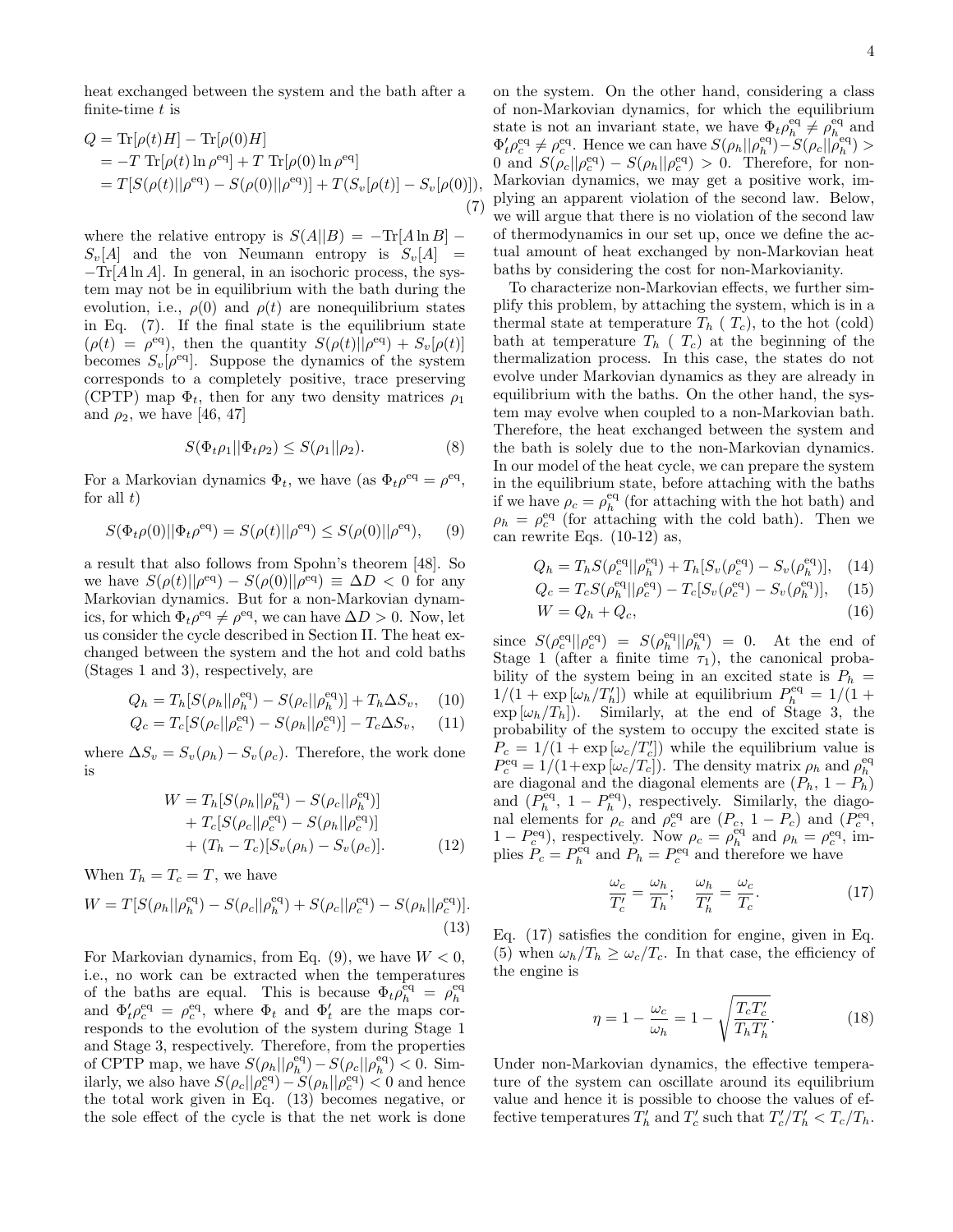In that case, the efficiency  $(\eta)$  can exceed the Carnot bound  $(1-T_c/T_h)$ . This apparent violation is due to non-Markovian effects which can be ascribed to the memory of the bath. To analyze it, let us assume that the system is decoupled from the reservoir after a finite-time. We also assume that the decoupling process is sudden [49] and the decoupling energy is negligible, since the system is weakly coupled to the bath. At any instant of time, the state of the total system can be represented as the product of time-evolved state of the system and the state of the bath (which is assumed to be unchanged), upto the second order in the strength of the interaction Hamiltonian [50]. The total entropy change after decoupling the system from the hot bath is

$$
\Delta S_{\text{tot}} = -\frac{Q_h}{T_h} + [S_v(\rho_c^{\text{eq}}) - S_v(\rho_h^{\text{eq}})].
$$
 (19)

The first and the second term on the right hand side corresponds to entropy change in the reservoir and the system, respectively. Here,  $\widetilde{Q}_h = T_h[S(\rho_c^{\text{eq}}||\rho_h^{\text{eq}}) + S_v(\rho_c^{\text{eq}})]$  $S_v(\rho_h^{\text{eq}})$ . One can see that  $\Delta S_{\text{tot}}$  for the non-Markovian dynamics is less than zero if we do not subtract at least  $\tilde{T}_h S(\rho_c^{\text{eq}}||\rho_h^{\text{eq}})$  amount of energy from  $Q_h$ . Subtracting  $T_h S(\rho_{c}^{\text{eq}}||\rho_h^{\text{eq}})$ , from  $Q_h$ , we see that the total entropy production at any instant of time is zero, similarly to the case of Markovian dynamics for the equilibrium initial state. Therefore, the actual quantity for heat has to be defined as  $\widetilde{Q}_h = Q_h - T_h S(\rho_c^{\text{eq}} || \rho_h^{\text{eq}}).$ 

For further understanding of the definition of actual heat, let us consider again the first isochoric process (Stage 1), where the Hamiltonian is fixed, but the state of the system is changed from  $\rho_h^{\text{eq}}$  to  $\rho_c^{\text{eq}}$  (see the discussion above Eq. (17)). The initial-to-final-state transition can be achieved as follows with a two-step protocol involving a Markovian reservoir, as given in Fig. 2.

- To transform the state of the system from  $\rho_h^{\rm eq}$  $=$  exp  $\left(-H_1/T_h\right)/\text{Tr}[\exp\left(-H_1/T_h\right)]$  to<br>= exp  $\left(-H_1^{\text{in}}/T_h\right)/\text{Tr}[\exp\left(-H_1^{\text{in}}/T_h\right)]$ , and  $\rho_c^{\rm eq}$  $\begin{array}{lll} \frac{1}{c} & = & \exp\left(-H_1^{\text{in}}/T_h\right)/\text{Tr}[\exp\left(-H_1^{\text{in}}/T_h\right)], \end{array}$  and isothermal process is carried out by changing the Hamiltonian from  $H_1$  to  $H_1^{\text{in}}$  and attaching the system with a Markovian bath of temperature  $T_h$ . The change in the mean energy is  $\Delta U = \Delta F + T_h[S_v(\rho_c^{\text{eq}}) - S_v(\rho_h^{\text{eq}})]$ )]. Here the work done is equal to the difference in free energies of two equilibrium states  $\Delta F =$  $T_h \ln \left( \text{Tr}[\exp \left(-H_1/T_h\right)] / \text{Tr}[\exp \left(-H_1^{\text{in}}/T_h\right)] \right)$ and the amount of heat exchanged is  $T_h[S_v(\rho_c^{\text{eq}}) - S_v(\rho_h^{\text{eq}})].$
- The system is then decoupled from the heat bath and thereby undergoes an adiabatic process where the Hamiltonian of the system is changed to the initial Hamiltonian by keeping the density matrix fixed at  $\rho_c^{\text{eq}}$ . The work done in this process is equal to the change in mean energy as there is no action of heat bath, and therefore, the work is given by,  $\text{Tr}[\rho_c^{\text{eq}}(H_1 - H_1^{\text{in}})] = T_h S(\rho_c^{\text{eq}} || \rho_h^{\text{eq}}) - \Delta F.$



FIG. 2. A schematic representation of the state transformation under non-Markovian reservoir is achieved by a two-step protocol involving an isothermal process using a Markovian reservoir followed by an adiabatic process. Here,  $H_1^{\text{in}}$  is the intermediate Hamiltonian.

Therefore, the total work done on the system to transform its state from  $\rho_h^{\text{eq}}$  to  $\rho_c^{\text{eq}}$  is  $T_h S(\rho_c^{\text{eq}}||\rho_h^{\text{eq}})$  and the heat contribution is  $T_h^{\mu}[S_v(\rho_c^{\text{eq}}) - S_v(\rho_h^{\text{eq}})]$  [51]. The heat exchanged between the system and the bath is obtained by subtracting the amount of work done from the total change in the internal energy. Now, coming back to the non-Markovian case, by subtracting the work-like term  $(T_h S(\rho_c^{\text{eq}} || \rho_h^{\text{eq}}))$  from  $Q_h$  (given in Eq. (14)), we get the actual heat exchanged as  $\widetilde{Q_h} = Q_h - T_h S(\rho_c^{\text{eq}} || \rho_h^{\text{eq}}).$ With a similar argument, the actual heat exchanged with the cold reservoir (given in Eq. (15)) is  $Q_c = Q_c T_cS(\rho_h^{\text{eq}}||\rho_c^{\text{eq}})$ . Therefore, the work done by the engine after subtracting the minimum cost for non-Markovianity is

$$
\widetilde{W} = \widetilde{Q_h} + \widetilde{Q_c} = (T_h - T_c)[S_v(\rho_c^{\text{eq}}) - S_v(\rho_h^{\text{eq}})], \quad (20)
$$

and the efficiency is  $\eta = \widetilde{W}/\widetilde{Q}_h = 1 - T_c/T_h$ . As can be seen, when  $T_h = T_c$ , the work goes to zero, which is consistent with the second law of thermodynamics. By accounting for the minimum costs of creating the nonequilibrium states from the thermal equilibrium states, the Otto cycle constructed with non-Markovian reservoirs becomes equivalent to a Carnot cycle with Markovian reservoirs, as shown in Fig. (3). The description of the Carnot cycle in this context is provided in the Appendix A. The temperature-entropy diagram for the cycle in shown in Fig. (4), where the equivalence of the Carnot and Otto cycles, after considering the minimum cost for non-Markovianity, is depicted.

At any finite temperature difference of the baths, the efficiency of the engine is the Carnot value. This can be explained in terms of entropy production. Before attaching the system to the cold or hot baths, its temperature is same as the bath temperature. Thus, there is no irreversible entropy production due to the temperature gradient, unlike the usual Otto cycle. Therefore, one expects to obtain Carnot efficiency for this engine.

Another question at this point is the validity of the idea of quantifying non-Markovianity in terms of min-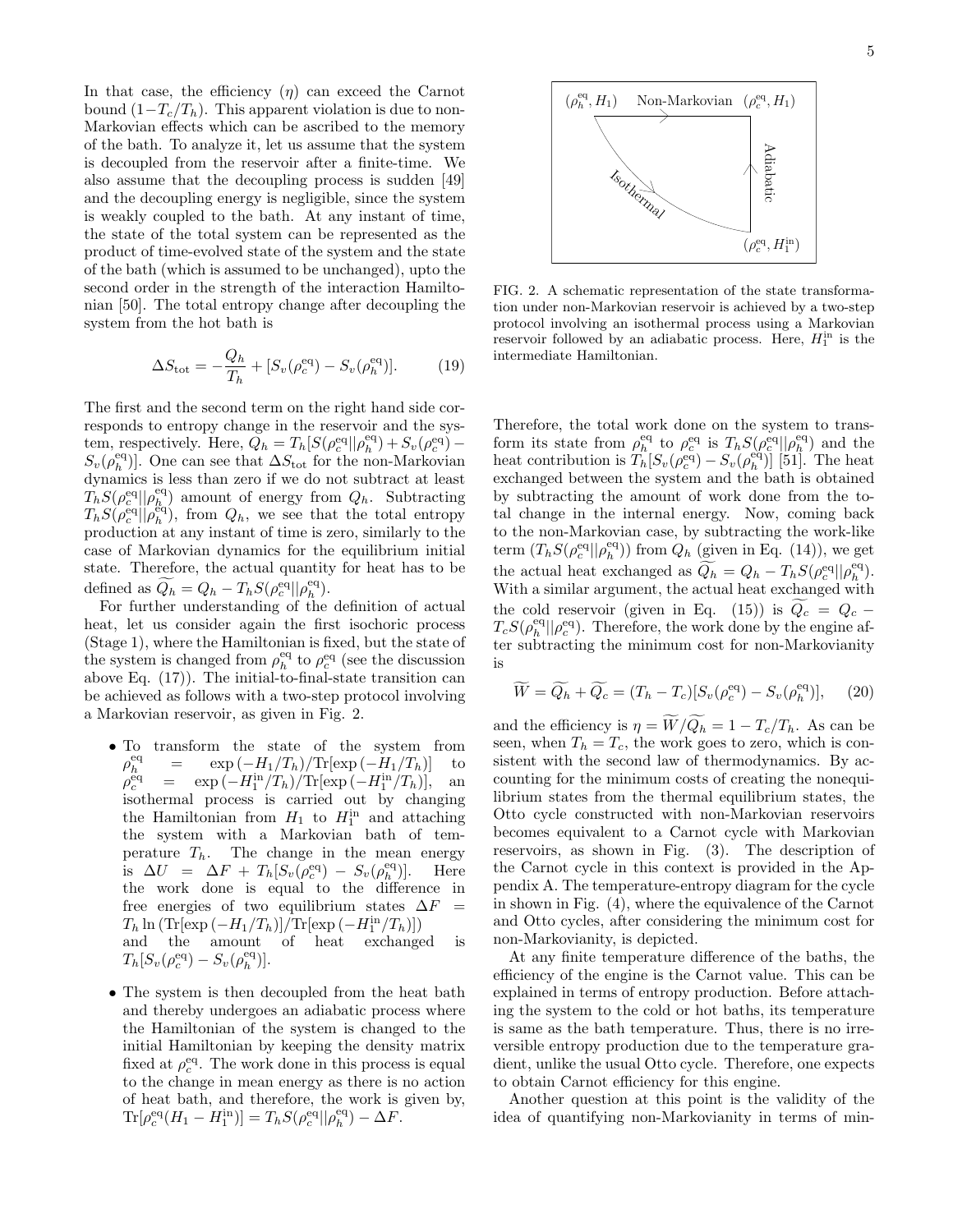

FIG. 3. Carnot cycle is embedded inside an Otto cycle. The cycle ABCDA represents the Otto cycle while the cycle  $AB'CD'A$  shows the Carnot cycle.  $\omega$  and P are the energy level spacing and excited state population of the two-level system, respectively. The efficiency of the Otto cycle can be greater than the Carnot efficiency. The minimum work cost to create  $\rho_c^{\text{eq}}$  from  $\rho_h^{\text{eq}}$  is  $T_h S(\rho_c^{\text{eq}} || \rho_h^{\text{eq}})$  and the work cost to create  $\rho_h^{\text{eq}}$  from  $\rho_c^{\text{eq}}$  is  $T_cS(\rho_h^{\text{eq}}||\rho_c^{\text{eq}})$ . By accounting for these costs, the Otto cycle becomes equivalent to a Carnot cycle and the engine efficiency falls down to Carnot value.  $P_c^{eq}$  and  $P_h^{\text{eq}}$  are the excited state populations at the end of Stage 1 and Stage 3 of the Otto cycle, respectively.

imum cost of work  $T_h S(\rho_c^{\text{eq}} || \rho_h^{\text{eq}})$  or  $T_c S(\rho_h^{\text{eq}} || \rho_c^{\text{eq}})$ . To understand this, let us consider an evolution of the system which is weakly coupled to a non-Markovian bath of temperature  $T$ , such that the system can evolve from an equilibrium state  $\rho^{eq}$  to  $\rho'$  with a constant system Hamiltonian  $H$ . Subsequently, after decoupling from the non-Markovian bath, work can be extracted by transforming  $\rho'$  back to  $\rho^{\text{eq}}$  using a Markovian bath and external driving. The maximum extractable work in this case is  $TS(\rho' || \rho^{\text{eq}})$  [51–53]. Therefore, the minimum energy cost to create the nonequilibrium state  $\rho'$  using a non-Markovian dynamics is  $TS(\rho' || \rho^{\text{eq}})$ . Now, coming back to the case of engine, when the actual cost is more than  $T_hS(\rho_c^{eq}||\rho_h^{eq})$  in Stage 1 or  $T_cS(\rho_h^{eq}||\rho_c^{eq})$  in Stage 3, the efficiency of the engine constructed with non-Markovian reservoirs goes below the Carnot value. The aforesaid discussion holds good for any non-Markovian reservoir for which the asymptotic state of the system is the thermal equilibrium state associated with the bath temperature, but not an invariant state.

#### IV. NON-MARKOVIAN DYNAMICS

In this section, we study a specific example of non-Markovian dynamics of a two-level quantum system [50] to bolster the discussion in Section III. Let us consider a two-level system with energy level spacing  $\omega_A$  interact-



FIG. 4. Temperature-entropy diagram. Carnot cycle is embedded inside an Otto cycle. The cycle ABCDA represents the Otto cycle while the cycle  $AB'CD'A$  shows the Carnot cycle. The state of the system at point  $B$  is a nonequilibrium state for the bath at temperature  $T_h$ . Similarly, the state of the system at  $D$  is nonequilibrium state for the bath at temperature  $T_c$ . By accounting for the minimum costs for creating these nonequilibrium states, the Otto cycle becomes equivalent to a Carnot cycle.

ing with a reservoir of harmonic oscillators of frequencies  $\{\omega_i\}$ . The Hamiltonian of the system plus bath can be written as

$$
H = \frac{\omega_A}{2}\sigma_z + \sum_i g_i(\sigma_- a_i^{\dagger} + \sigma_+ a_i) + \sum_i \omega_i a_i^{\dagger} a_i, \quad (21)
$$

where  $a_i^{\dagger}$  and  $a_i$  are the raising and lowering operators for the *i*th oscillator and  $q_i$  represents the interaction strength of the two level system with the ith oscillator. Here,  $\sigma_+$  and  $\sigma_-$  are the raising and lowering operators for the spin-1/2 system, respectively. The evolution of  $\langle \sigma_z \rangle$ , under weak coupling non-Markovian dynamics, is [50]

$$
\frac{d\langle\sigma_z(t)\rangle}{dt} = -\left[\Gamma_1(t) + \Gamma_1^*(t) + \Gamma_2^*(t) + \Gamma_2(t)\right]\langle\sigma_z(t)\rangle
$$

$$
-\left[\Gamma_1(t) + \Gamma_1^*(t) - \Gamma_2^*(t) - \Gamma_2(t)\right],\qquad(22)
$$

while the off-diagonal terms evolves as

$$
\frac{d\left\langle \sigma_{-}(t)\right\rangle}{dt} = -i\omega_{A}\left\langle \sigma_{-}(t)\right\rangle - \left[\Gamma_{1}(t) + \Gamma_{2}^{*}(t)\right]\left\langle \sigma_{-}(t)\right\rangle, \tag{23}
$$

$$
\frac{d\left\langle \sigma_{+}(t)\right\rangle}{dt}=i\omega_{A}\left\langle \sigma_{+}(t)\right\rangle +\left[\Gamma_{1}^{*}(t)+\Gamma_{2}(t)\right]\left\langle \sigma_{+}(t)\right\rangle, (24)
$$

where we have

$$
\Gamma_1(t) = \int_0^t d\tau \, \alpha_1(t-\tau) e^{i\omega_A(t-\tau)},\tag{25}
$$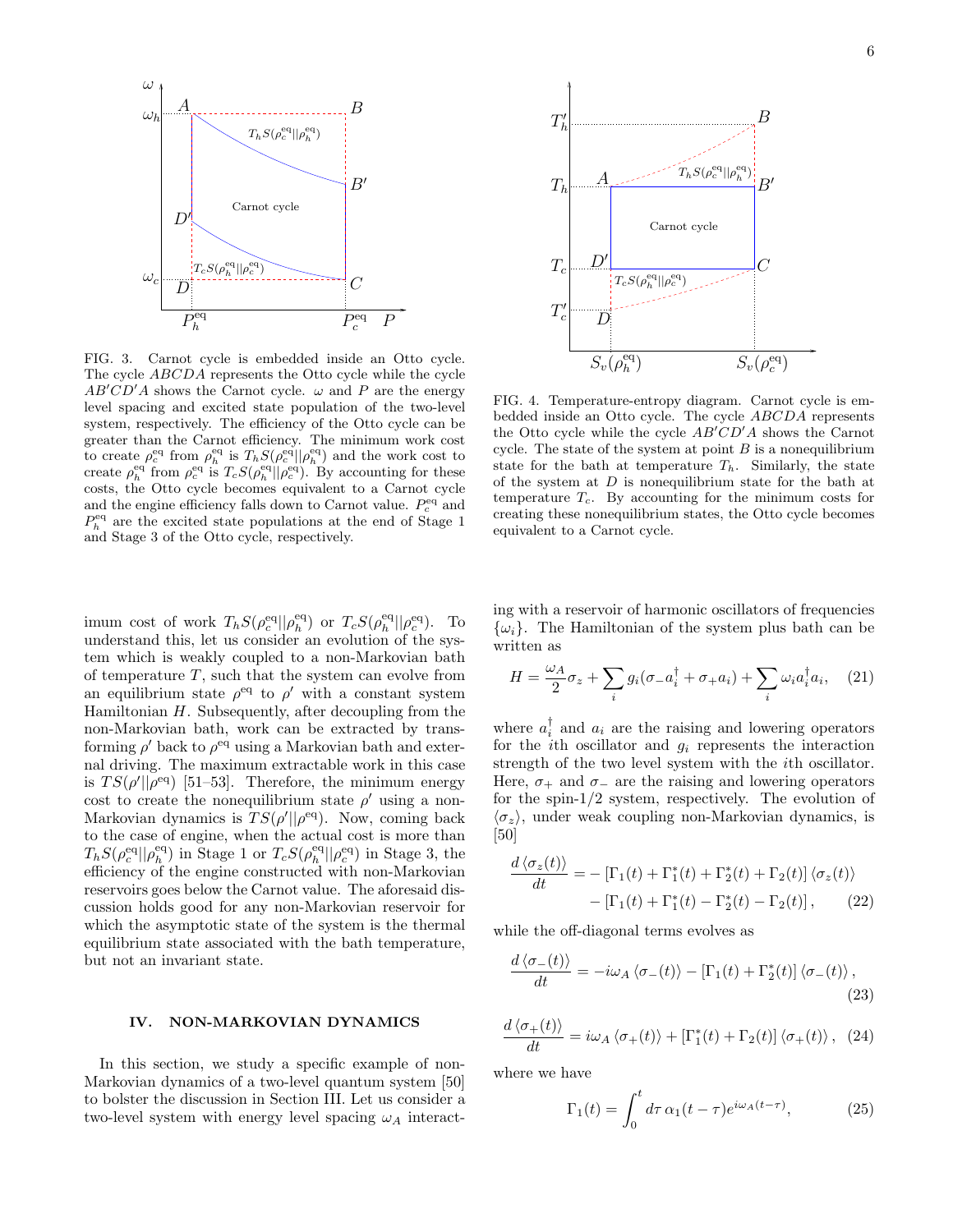$$
\Gamma_2(t) = \int_0^t d\tau \,\alpha_2(t-\tau)e^{-i\omega_A(t-\tau)}.\tag{26}
$$

The environment correlations functions  $\alpha_1$  and  $\alpha_2$  are defined as

$$
\alpha_1(t-\tau) = \int_0^\infty d\omega \, (n(\omega) + 1) \, J(\omega) e^{-i\omega(t-\tau)}, \tag{27}
$$

$$
\alpha_2(t-\tau) = \int_0^\infty d\omega \, n(\omega) J(\omega) e^{i\omega(t-\tau)}, \tag{28}
$$

where  $J(\omega) = \sum_i |g_i|^2 \delta(\omega - \omega_i) = \gamma \omega \exp(-\omega^2/\lambda^2)$  is the spectral density and  $\lambda$  is the cut-off frequency. Also,  $n(\omega) = [\exp(\beta \omega) - 1]^{-1}$  is the average number of photons emitted with frequency  $\omega$  from the reservoir at inverse temperature  $\beta$ . Here,  $\gamma$  is a constant, characterizing the interaction strength to the environment. In this dynamics, if we start with an initial state of the system which is diagonal in the energy eigenbasis, the off-diagonal elements of the system remain zero during the evolution. We have  $d\langle \sigma^{\pm}(t)\rangle/dt = P(t)\langle \sigma^{\pm}(t)\rangle$ , where  $P(t)$  does not depend on  $\langle \sigma_z(t) \rangle$ , cf. Eqs. (23) and (24). Thus, we can always associate an effective temperature with the twolevel system.

#### Quantum heat engine

With the above mentioned example of non-Markovian reservoirs, we can construct a quantum heat cycle. In the thermalization branches, we attach the system to the heat baths at temperature  $T_h(T_c)$ . Because of the non-Markovian dynamics, the effective temperature oscillates around  $T_h(T_c)$ . For  $\omega_h > \omega_c$ , we choose the time intervals with which the system is attached to each bath such that the condition for engine  $(Eq. (5))$  is satisfied. Fig. 5 depicts the curves corresponding to  $\omega_h/T'_h$  and  $\omega_c/T'_c$ . The thick solid curve represents the evolution of  $\omega_h / T'_h$ when the system is in contact with the hot bath (Stage 1). The initial value of this quantity is the equilibrium value (i.e.,  $\omega_h/T_h$ ) shown by the thin solid horizontal line. Due to non-Markovian dynamics, the effective temperature  $(T'_{h})$  oscillates. When the value  $\omega_{h}/T'_{h} = \omega_{c}/T_{c}$  (shown by the dot  $d_1$ , then the system is decoupled from the hot bath. In a similar way, the thick dashed curve depicts the evolution of  $\omega_c/T_c'$  when the system is coupled to the cold bath (Stage 3). The thin dashed line represents the equilibrium value  $\omega_c/T_c$ . When  $\omega_c/T_c' = \omega_h/T_h$  (denoted by the dot  $d_2$ ), the system is decoupled from the cold bath. The resources for the work extraction are solely due to non-Markovian effects when the time allocated for the thermalization branches are such that  $\omega_h/T'_h = \omega_c/T_c$ and  $\omega_c/T_c' = \omega_h/T_h$  (Eqs. (5) and (17)). It is interesting to note that, since the initial temperatures of the system and bath are the same, there is no dissipation due to thermal gradients in the beginning of the thermalization process. The efficiency of the engine in this case is  $1 T_c/T_h$ . The amount of extractable work, after deducting the minimum cost for non-Markovianity, is given in Eq.

(20). This work depends on  $\rho_h^{\text{eq}}$  and  $\rho_c^{\text{eq}}$ . For given  $\omega_h$ ,  $\omega_c$ ,  $T_h$ , and  $T_c$ , changing  $\gamma$  or  $\lambda$  can vary the characteristics of the oscillations (such as amplitude and frequency in Fig. 5), but the amount of work given in Eq. (20) does not change. But different values of  $\gamma$  and  $\lambda$  can change the time needed to achieve the condition  $\omega_h/T'_h = \omega_c/T_c$ and  $\omega_c/T_c' = \omega_h/T_h$ . Hence, the total time of cycle can also vary. It should be noted that the present model operates in the weak-coupling limit and thereby value of  $\gamma$  is small.



FIG. 5. (color online) The plot shows behavior of the ratio of energy level spacing  $(\omega)$  and effective temperature  $(T_{\text{eff}})$ versus time. The effective temperatures  $(T'_{h}$  and  $T'_{c})$  of the system is a function of time. If we choose the time allocated for the thermalization branches such that  $\omega_h/T'_h = \omega_c/T_c$ and  $\omega_c/T_c' = \omega_h/T_h$ , then the system works as an engine solely due to non-Markovian effects. One such pair of points are marked with dots  $(d_1 \text{ and } d_2)$ . Here we use  $\omega_c = 2.5$ ,  $\omega_h = 5.2, \lambda = 4\omega_k (k = h, c)$ , and  $T_c = 1, T_h = 2$ , and  $\gamma = 0.1$ . At a given time,  $\omega_k/T'_k = -2 \tanh^{-1}[\langle \sigma_z \rangle_k]$ , where  $\langle \sigma_z \rangle_k$  is obtained from Eq. (22) of the corresponding bath. Such oscillations can be observed for a wide range of parameters,  $\gamma$  and  $\lambda$ .

### V. CONCLUSION AND FUTURE DIRECTIONS

We considered a four-staged Otto cycle with non-Markovian reservoirs. The state of the system is the thermal state at the beginning of the isochoric process. Hence, the heat exchanged during the process is solely due to the non-Markovian dynamics. The system can extract work even when the temperatures of the baths are equal, showing an apparent violation of second law of thermodynamics. To resolve this apparent violation, the total energy difference in the system due to non-Markovian bath is decomposed into work-like and heatlike terms. Further, redefining the work and heat, the efficiency of the engine takes the Carnot value and thus establishes consistency with the second law. We also show that the four-staged Otto cycle can be mapped to a four-staged Carnot cycle. As a future direction, this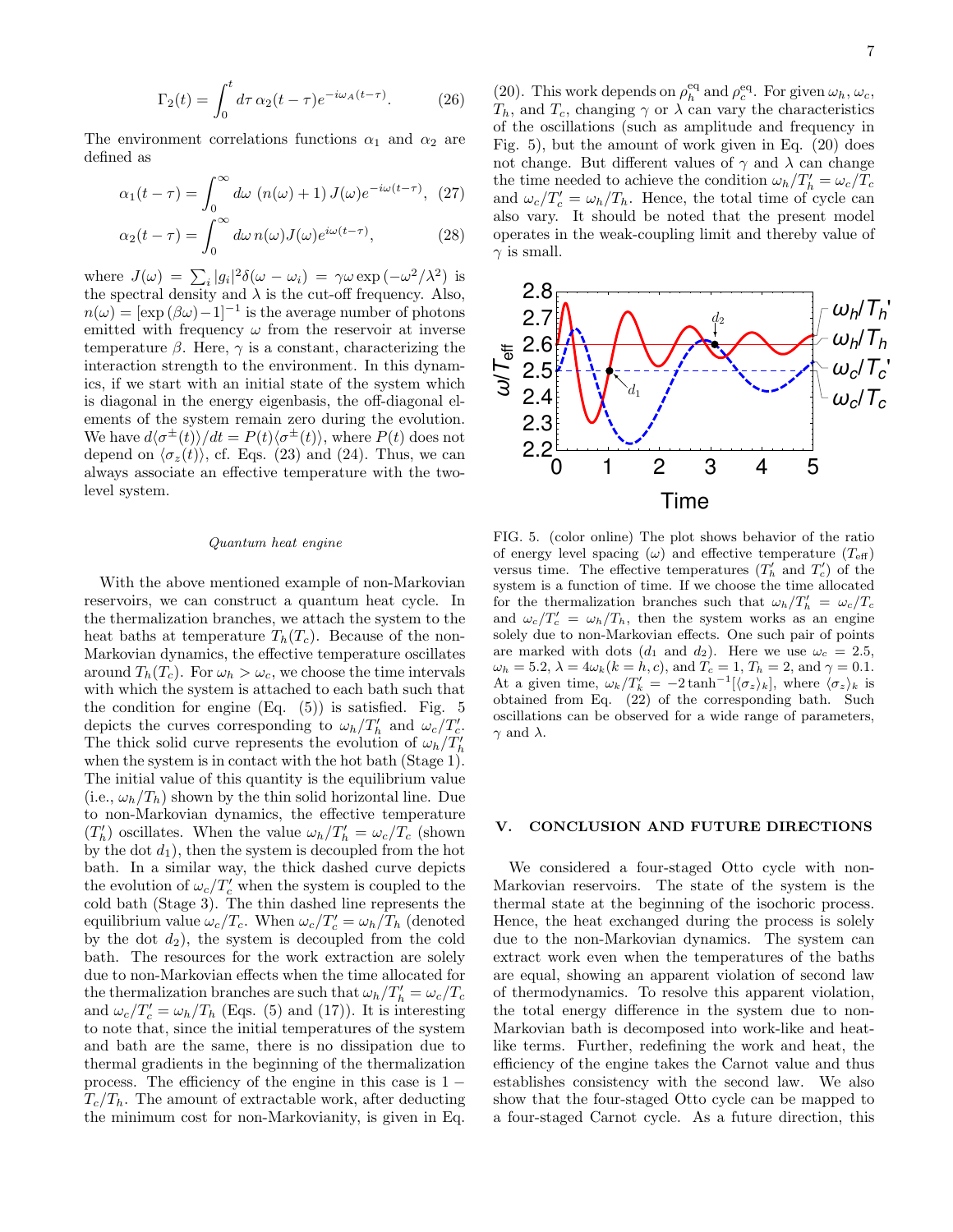work can be extended to coupled spins and coupled oscillators as working media for which nonclassical features such as entanglement are also present [42]. Our work can have a number of practical implications in modeling engines working at finite power. The possibility of providing operational quantifiers of non-Markovianity in terms of thermodynamic quantities can open up new avenues for the thermodynamics of open quantum systems.

Acknowledgement: G.T. thanks Ramandeep S. Johal for useful discussions.

- [1] H. Leff and A. F. Rex, *Maxwell's Demon 2: Entropy*, Classical and Quantum Information, Computing (Institute of Physics, Bristol, 2003).
- [2] K. Maruyama, F. Nori, and V. Vedral, Rev. Mod. Phys. 81, 1 (2009).
- [3] L. Szilard, Zeitschrift für Physik  $53$ ,  $840$  (1929).
- [4] R. Landauer, IBM J. Res. Dev. 5, 183 (1961).
- [5] C. H. Bennett, Int. J. Theor. Phys. 21, 905 (1982).
- [6] S. W. Kim, T. Sagawa, S. De Liberato, and M. Ueda, Phys. Rev. Lett. 106, 070401 (2011).
- [7] M. O. Scully, Phys. Rev. Lett. **87**, 220601 (2001).
- [8] A. E. Allahverdyan and T. M. Nieuwenhuizen, Phys. Rev. E 64, 056117 (2001).
- [9] T. M. Nieuwenhuizen and A. E. Allahverdyan, Phys. Rev. E 66, 036102 (2002).
- [10] R. Dillenschneider and E. Lutz, Europhys. Lett. 88, 50003 (2009).
- [11] M. O. Scully, M. S. Zubairy, G. S. Agarwal, and H. Walther, Science 299, 862 (2003).
- [12] J. Roßnagel, O. Abah, F. Schmidt-Kaler, K. Singer, and E. Lutz, Phys. Rev. Lett. 112, 030602 (2014).
- [13] M. S. Zubairy, AIP Conf. Proc. **643**, 92 (2002).
- [14] S. Hilt, S. Shabbir, J. Anders, and E. Lutz, Phys. Rev. E 83, 030102 (2011).
- [15] F. Brandão, M. Horodecki, N. Ng, J. Oppenheim, and S. Wehner, Proc. Natl. Acad. Sci. USA 112, 3275 (2015).
- [16] J. P. S. Bizarro, American Journal of Physics 80, 298 (2012).
- [17] J. P. Bizarro, Annals of Physics 363, 457 (2015).
- [18] H. P. Breuer and F. Petruccione, The Theory of Open Quantum Systems (Oxford University Press, Oxford, 2002).
- [19] I. de Vega and D. Alonso, Rev. Mod. Phys. 89, 015001 (2017).
- [20] H. Grabert, P. Schramm, and G.-L. Ingold, Physics Reports 168, 115 (1988).
- [21] S. Banerjee and R. Ghosh, Phys. Rev. A 62, 042105  $(2000)$ .
- [22] S. Banerjee and R. Ghosh, Phys. Rev. E 67, 056120 (2003).
- [23] S. Banerjee, N. Pradeep Kumar, R. Srikanth, V. Jagadish, and F. Petruccione, arXiv:1703.08004 [quantph].
- [24] P. Kumar, S. Banerjee, R. Srikanth, V. Jagadish, and F. Petruccione, arXiv:1711.03267 [quant-ph].
- [25] R. Alicki, J. Phys. A: Math. Gen. 12, L103 (1979).
- [26] D. Gelbwaser-Klimovsky, N. Erez, R. Alicki, and G. Kurizki, Phys. Rev. A 88, 022112 (2013).
- [27] X. Y. Zhang, X. L. Huang, and X. X. Yi, J. Phys. A: Math. Theor. **47.** 455002 (2014).
- [28] A. Kutvonen, T. Ala-Nissila, and J. Pekola, Phys. Rev. E 92, 012107 (2015).
- [29] B. Bylicka, M. Tukiainen, D. Chruciski, J. Piilo, and S. Maniscalco, Sci. Rep. 6, 27989 (2016).
- [30] M. P. M. Pezzutto and Y. Omar, New J. Phys. 18, 123018 (2016).
- [31] H.-B. Chen, P.-Y. Chiu, and Y.-N. Chen, Phys. Rev. E 94, 052101 (2016).
- [32] R. S. Whitney, arXiv:1611.00670 [cond-mat.mes-hall].
- [33] S. Hamedani Raja, M. Borrelli, R. Schmidt, J. P. Pekola, and S. Maniscalco, Phys. Rev. A 97, 032133 (2018).
- [34] S. Bhattacharya, A. Misra, C. Mukhopadhyay, and A. K. Pati, Phys. Rev. A 95, 012122 (2017).
- [35] S. Marcantoni, S. Alipour, F. Benatti, R. Floreanini, and A. T. Rezakhani, Sci. Rep. 7, 12447 (2017).
- [36] H.-B. Chen, G.-Y. Chen, and Y.-N. Chen, Phys. Rev. A 96, 062114 (2017).
- [37] D. Chruściński, A. Kossakowski, and S. Pascazio, Phys. Rev. A 81, 032101 (2010).
- [38] T. D. Kieu, Phys. Rev. Lett. 93, 140403 (2004).
- [39] H. T. Quan, Y.-x. Liu, C. P. Sun, and F. Nori, Phys. Rev. E 76, 031105 (2007).
- [40] G. Thomas and R. S. Johal, Phys. Rev. E 83, 031135  $(2011).$
- [41] R. Uzdin, A. Levy, and R. Kosloff, Phys. Rev. X 5, 031044 (2015).
- [42] G. Thomas, M. Banik, and S. Ghosh, Entropy 19, 442 (2017).
- [43] S. Chand and A. Biswas, Phys. Rev. E **95**, 032111 (2017).
- [44] V. Mehta and R. S. Johal, Phys. Rev. E 96, 032110 (2017).
- [45] E. Geva and R. Kosloff, The J. Chem. Phys. 96, 3054 (1992).
- [46] G. Lindblad, Commun. Math. Phys. **40**, 147 (1975).
- [47] M. A. Nielsen and I. L. Chuang, Quantum Computation and Quantum Information (Cambridge University Press, Cambridge UK, 2000).
- [48] H. Spohn, J. Math. Phys. 19, 1227 (1978).
- [49] We are interested in the sudden process of decoupling because it does not change the state of the system. Therefore, we know the exact state of the system after decoupling. Moreover sudden decoupling reduces the total time of the cycle.
- [50] H. S. Goan, P. W. Chen, and C. C. Jian, J. Chem. Phys. 134, 124112 (2011).
- [51] M. Esposito and C. V. den Broeck, Europhys. Lett. 95, 40004 (2011).
- [52] J. Åberg, Nat. Commun. 4, 1925 (2013).
- [53] P. Skrzypczyk, A. J. Short, and S. Popescu, Nat. Commun. 5, 4185 (2014).

## Appendix A: Carnot cycle

Quantum Carnot cycle consists of two isothermal processes and two adiabatic processes, as shown in Fig. 6 [39]. The four stages are as follows: